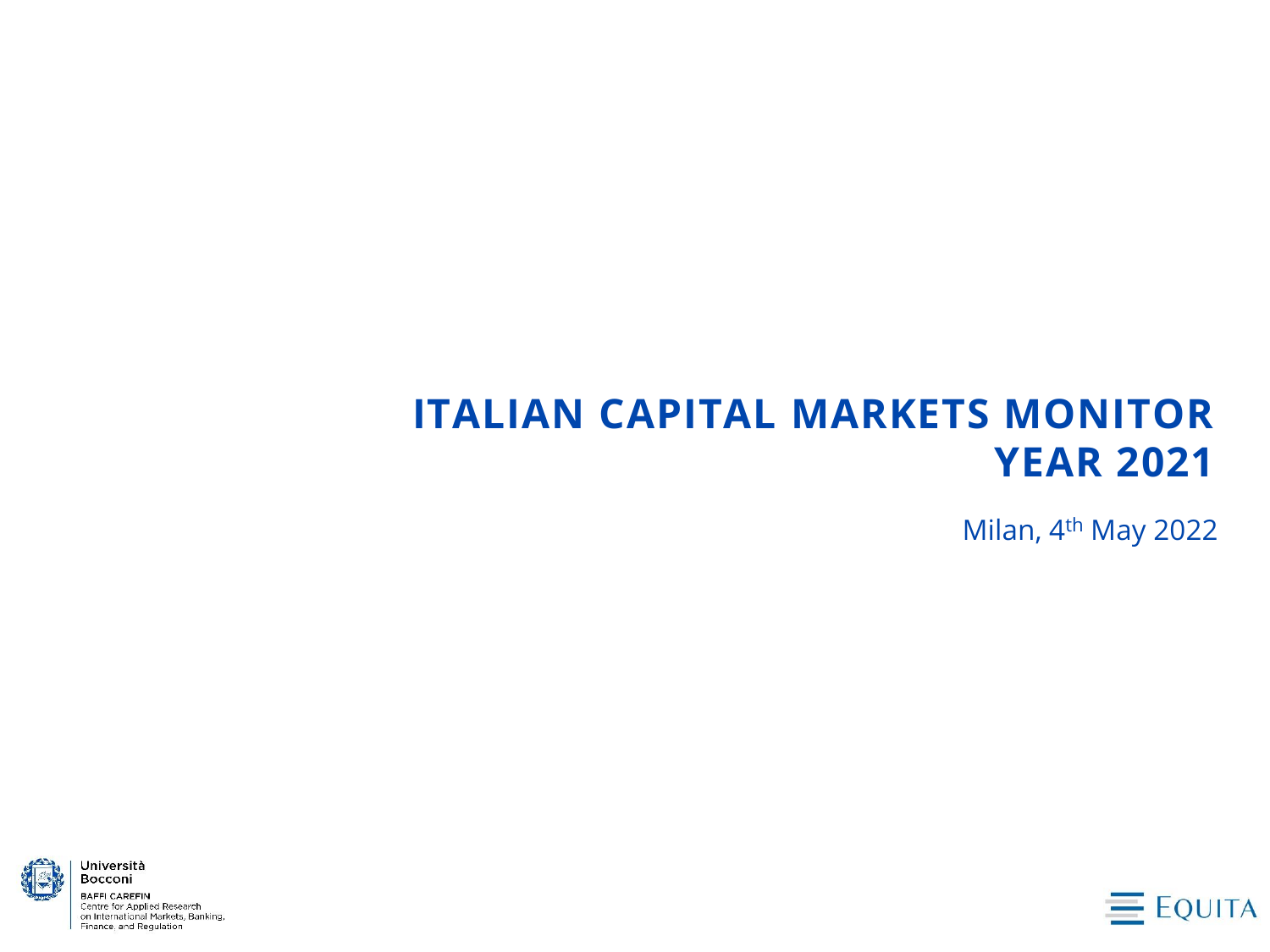### **Euronext Milan - Breakdown by typology**



▪ Increase in IPOs volumes (+180% vs 2020) and Rights Issues (+33% vs 2020), accounting respectively for 22% and 18% of total issues in 2021; decrease in ABB volumes (-52% vs 2020) and Convertibles (-21%)

▪ Significant increase in the number of IPOs (5 vs 1 in 2020); decrease by 50% for convertibles issues (3 vs 6 in 2020); +17% in Rights Issues and number of ABB in line with 2020



**BAFFI CAREFIN** Centre for Applied Research on International Markets, Banking, Finance, and Regulation

Università Bocconi

Source: Dealogic

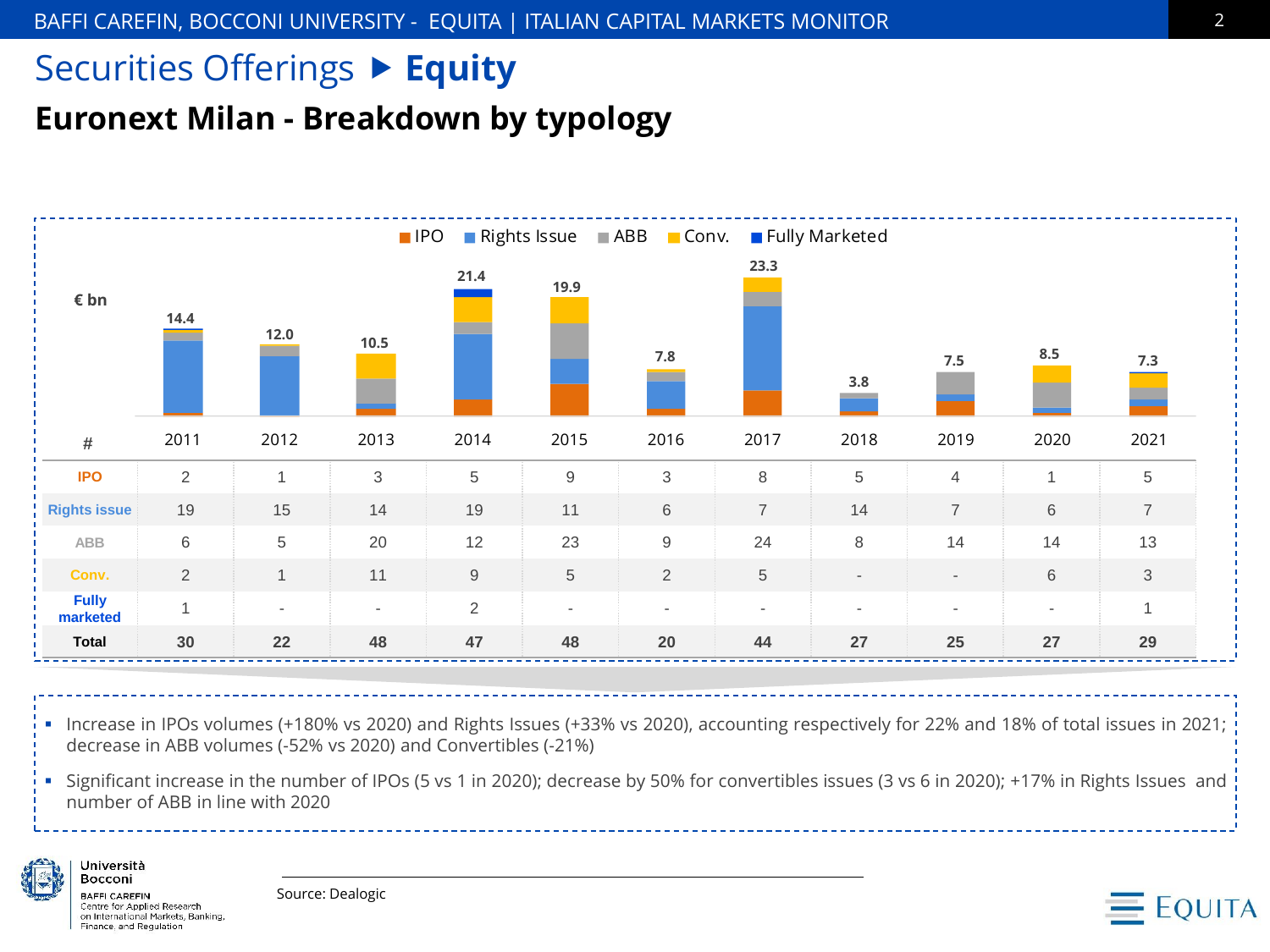**Euronext Growth Milan - Breakdown by typology**



▪ Increase in IPOs volumes (+511% vs 2020); excluding the 2 SPACs listed in 2021 (€358mn), the IPOs volume accounts for €486mn, with a +252% increase vs. 2020

▪ Total number of EGM transactions increased by 93% (58 vs 30 in 2020), with IPOs accounting for 76% of the total; significant increase also in the number of ABBs



**BAFFI CAREFIN** Centre for Applied Research on International Markets, Banking, Finance, and Regulation

Università **Bocconi** 

Source: Dealogic

Note: (1) Total Volumes include a «Cash Placing» transaction not considered into the categories represented in the chart

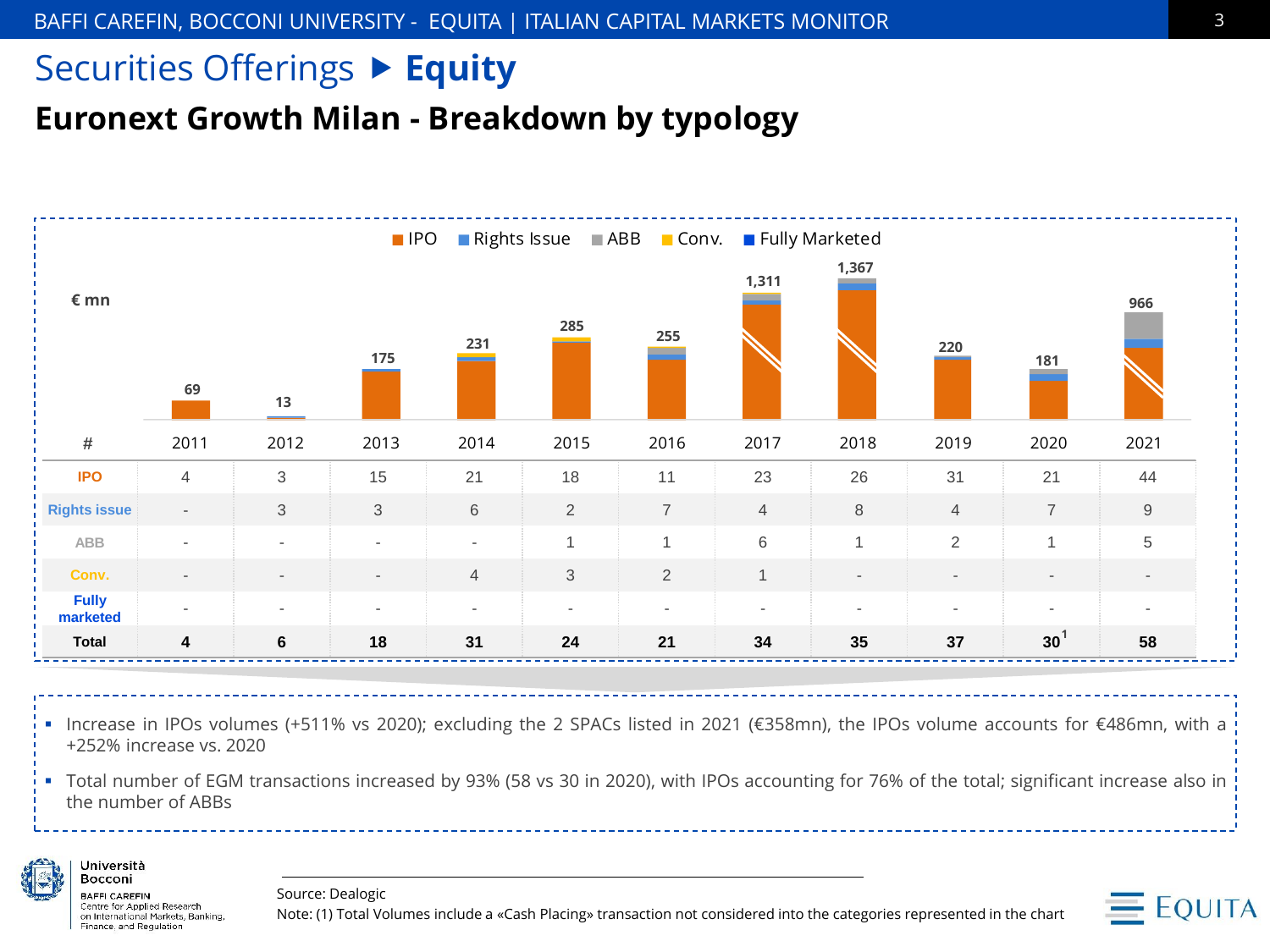#### **Comparison among the Main European Stock Exchanges: 2021 Issues**

In line with 2020 results, the Italian primary market shows the 2<sup>nd</sup> lowest volume of equity issues in 2021 in absolute terms and the 2nd lowest primary to total issuances ratio

|                                                |                                        | <b>ABB</b> | Conv.          | <b>Fully Marketed</b> | <b>IPO</b> | <b>Rights Issue</b> | <b>Other</b>   | <b>Total</b> | o/w: Primary<br>$(\epsilon$ mn) | o/w: Primary<br>(96) |
|------------------------------------------------|----------------------------------------|------------|----------------|-----------------------|------------|---------------------|----------------|--------------|---------------------------------|----------------------|
| <b>London Stock</b><br>Exchange <sup>(1)</sup> | $\frac{4}{3}$                          | 23,122     | 3,896          | 5,326                 | 19,030     | 2,731               | 1,602          | 55,706       | 35,660                          | 64.0%                |
|                                                |                                        | 203        | 10             | 43                    | 82         | 5                   | 27             | 370          |                                 |                      |
| Nordics <sup>(2)</sup>                         | 令令令                                    | 20,277     | 289            | 16                    | 12,708     | 7,289               | 111            | 40,691       | 22,904                          | 56.3%                |
|                                                |                                        | 118        | $\overline{2}$ |                       | 74         | 24                  | $\overline{2}$ | 221          |                                 |                      |
| <b>Boerse</b><br><b>Frankfurt</b>              | $\rightarrow$                          | 11,872     | 2,713          | 15                    | 9,608      | 11,581              | 11             | 35,800       | 23,617                          | 66.0%                |
|                                                | $\equiv$                               | 44         | 8              |                       | 18         | 15                  | $\mathcal I$   | 87           |                                 |                      |
| <b>Euronext</b><br>Paris <sup>(3)</sup>        | $\begin{pmatrix} 1 \\ 1 \end{pmatrix}$ | 5,646      | 2,595          | 23                    | 3,895      | 6,805               | 57             | 19,021       | 14,257                          | 75.0%                |
|                                                |                                        | 27         | 10             |                       | 25         | 15                  | 3              | 81           |                                 |                      |
| <b>Bolsa</b> de<br>Madrid <sup>(4)</sup>       |                                        | 2,623      | 205            | 50                    | 1,650      | 7,134               |                | 11,662       | 7,624                           | 65.4%                |
|                                                |                                        | 10         |                |                       | 3          | 3                   |                | 18           |                                 |                      |
| Borsa Italiana <sup>(5)</sup>                  |                                        | 2,011      | 2,269          | 225                   | 2,332      | 1,293               | $\blacksquare$ | 8,130        | 5,097                           | 62.7%                |
|                                                |                                        | 15         | $\mathcal{L}$  |                       | 26         | $\overline{7}$      |                | 52           |                                 |                      |
| <b>Swiss</b><br><b>Exchange</b>                | O                                      | 3,401      | 1,317          |                       | 1,967      | 843                 | 14             | 7,542        | 4,969                           | 65.9%                |
|                                                |                                        | 14         | $\overline{4}$ |                       | 5          | 6                   |                | 30           |                                 |                      |

#### **2021 Cumulative Equity Issue Breakdown by Stock Exchanges (deal size >€10mn)**

▪ Considering only the transactions with a deal size above €10mn, the equity issues on the Italian Stock Exchange totaled **€8.1bn**, which represents the **2<sup>nd</sup> lowest** data point compared to the other main European stock exchanges. Borsa Italiana saw also the 2<sup>nd</sup> lowest volume of primary issues (€5.0 bn)



**BAFFI CAREFIN** Centre for Applied Research on International Markets, Banking, Finance, and Regulation

Università **Bocconi** 

Source: Dealogic

Note: (1) Includes EGM; (2) Includes Stockholm, Copenhagen and Helsinki (3) Includes also Alternext; (4) Includes alternative market; (5) EM and EGM

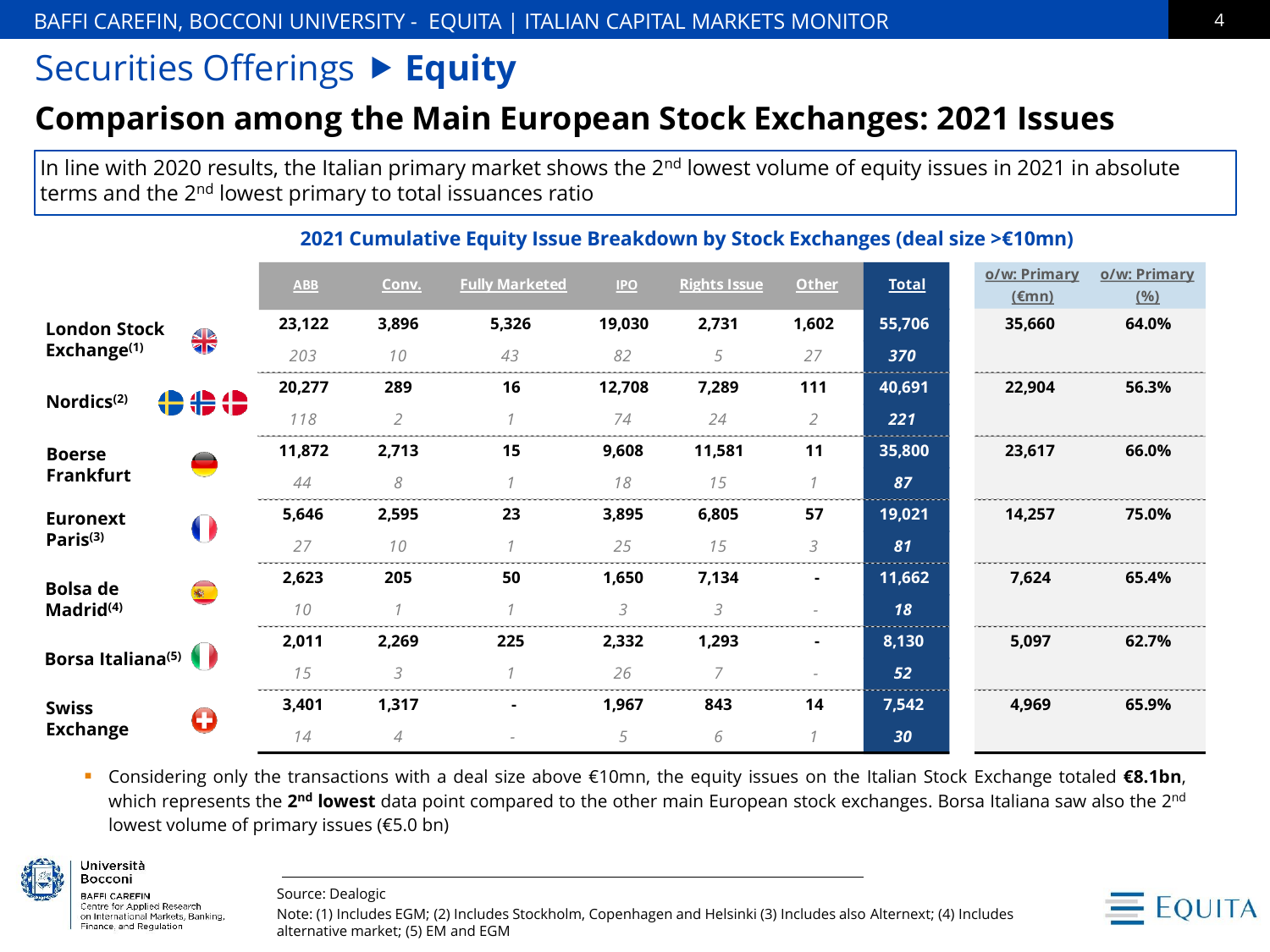#### **Alternative routes to listing: emerging competition among financial markets and regulatory frameworks**

In 2021 and early 2022 more and more Italian companies, despite having the formal requirements for a traditional listing on Euronext Milan, decided to follow non-traditional paths to going public

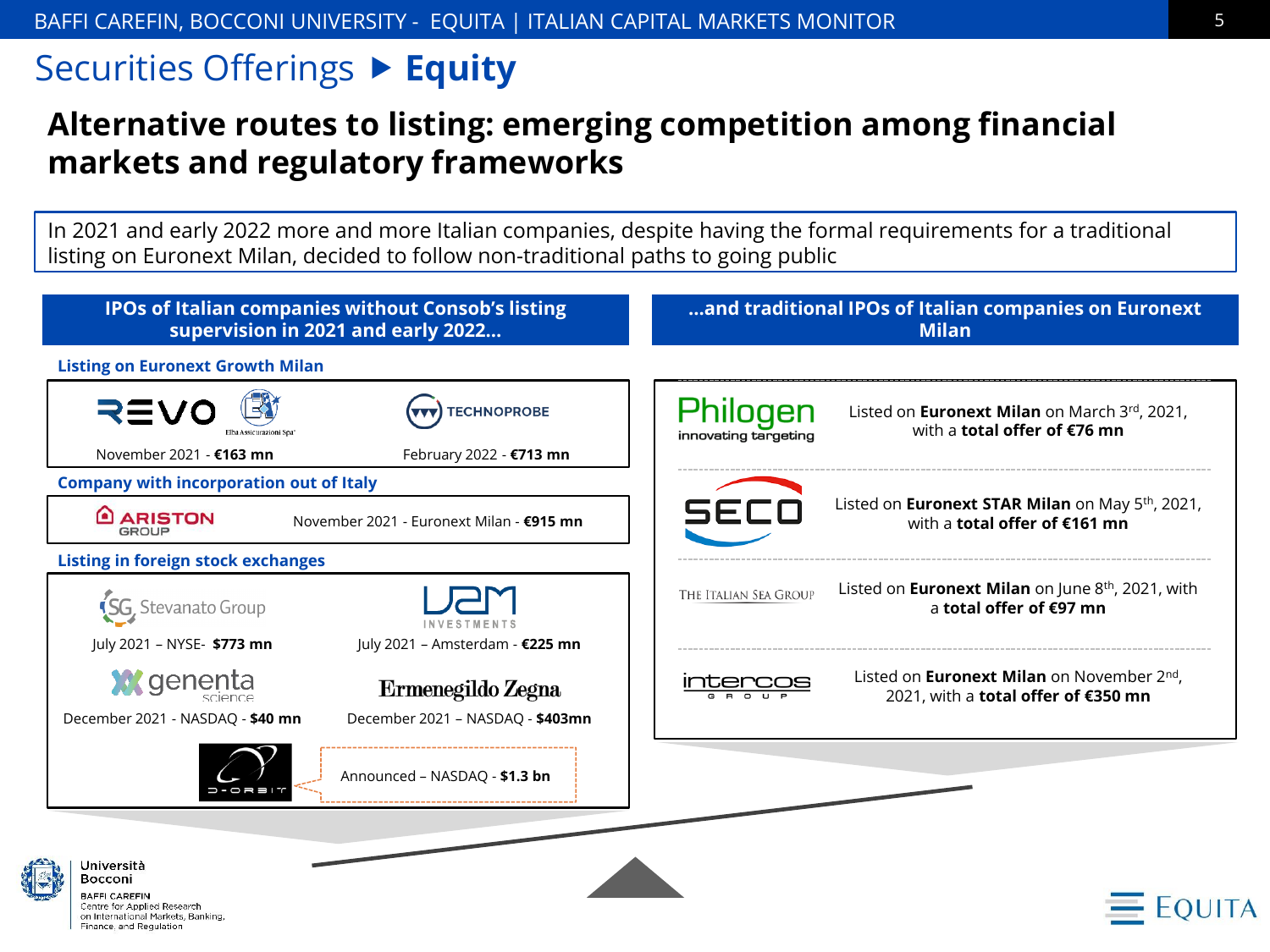### Securities Offerings  $\triangleright$  Debt

**Italian Bonds issue - Breakdown by Offering Type**



▪ Increase in volumes of Investment Grade (+64%) and High Yield (+84%) bonds, while decrease in volumes of Not Rated (-52%) and Crossover (-73%)

▪ In terms of number of issues, strong increase in High Yield (+100%) and Investment Grade (+44%) issues; drop of -67% for Crossover issues (2 vs 6 in 2020)



**BAFFLCAREEIN** Centre for Applied Research on International Markets, Banking, Finance, and Regulation

Università Bocconi

Fonte: Bond Radar

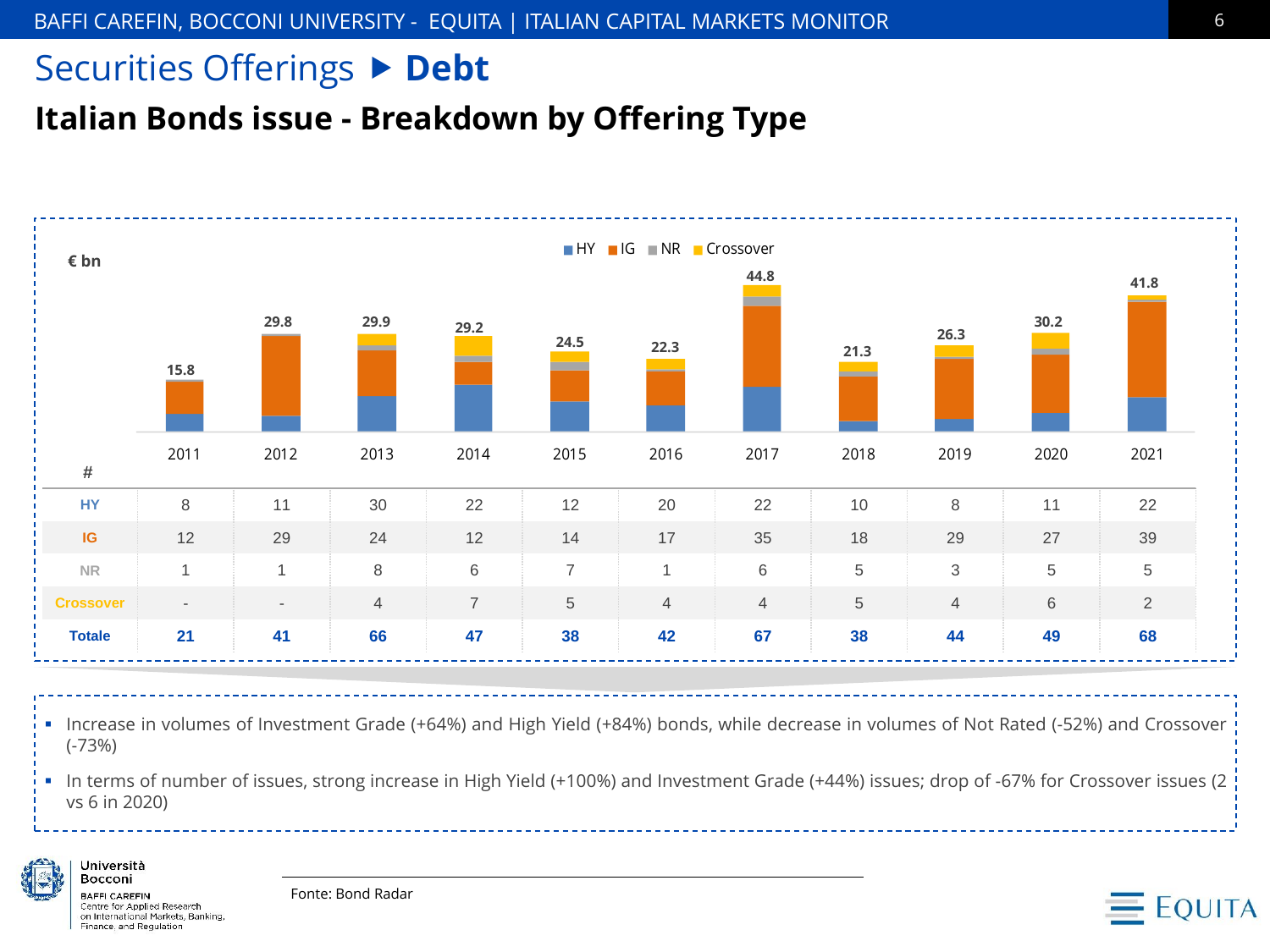#### Securities Offerings  $\triangleright$  Debt

#### **Italian ESG and Green Bond issue**



- Increase in ESG and Green bond volumes to over €30 bn (+190%): Sustainable bonds increased by over €17 bn while Green bonds remain around €8 bn in 2021
- Total number of ESG and Green transactions increased by 133% (49 vs 21 in 2020), with Sustainable issues representing 43% of the total; significant increase also in the number of Social bond



**BAFFI CAREFIN** Centre for Applied Research on International Markets, Banking, Finance, and Regulation

Università **Bocconi** 

Fonte: Bond Radar

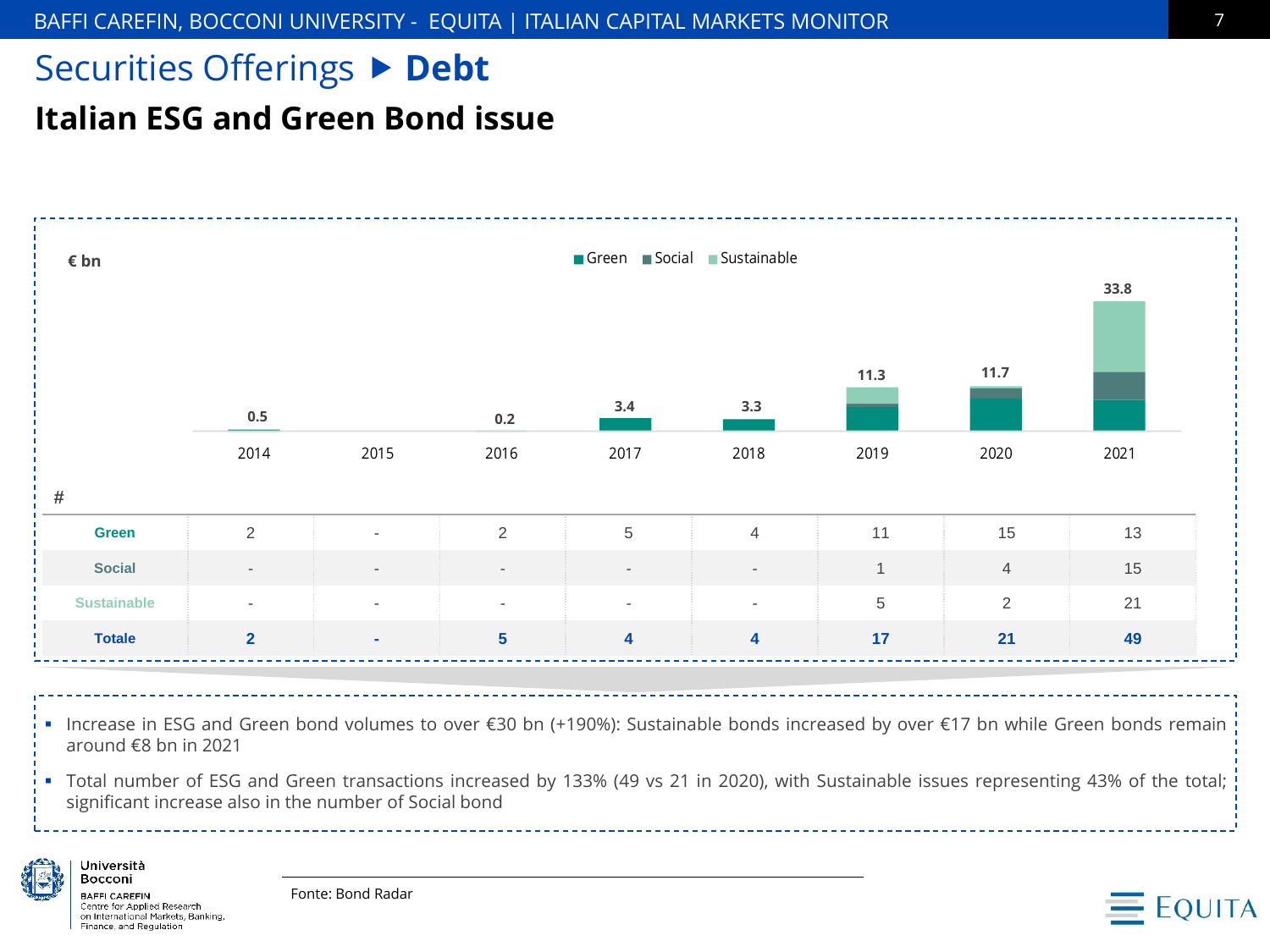#### Investors **Equity**

#### **Evolution of investors' nature and nationality**

In 2021 institutional investors represented 100% (as in 2020, 2019 and 2018) of the total demand in the IPOs on Euronext Milan. In addition, the institutional investors' breakdown by nationality, based on the weight in the share capital of companies listed on FTSE All Share, shows that foreign institutional investors represent 92% of the total

- **In 2021 institutional investors represented 100% of the total demand in the IPOs on EM (primary market)(a)**: the level of institutional investors in IPOs demand remains historically high: none of the IPOs on EM since 2018 has been open to retail investors
- **Foreign institutional investors represented 92% of total institutional investors in listed companies included in FTSE All-Share, vs 94% in 2020(b)**: if we consider the weight of each country in 2021, Italian institutional investors slightly increased from 5.9% in 2020 to 7.8% in 2021



■Italy **Foreign** 

**BAFFI CAREFIN** Centre for Applied Research on International Markets, Banking, Finance, and Regulation

Università **Bocconi** 

Source: press releases, Factset

(a) Percentages are based on the number of shares requested

(b) Percentages are based on the value of holdings held as of 31 December of each year